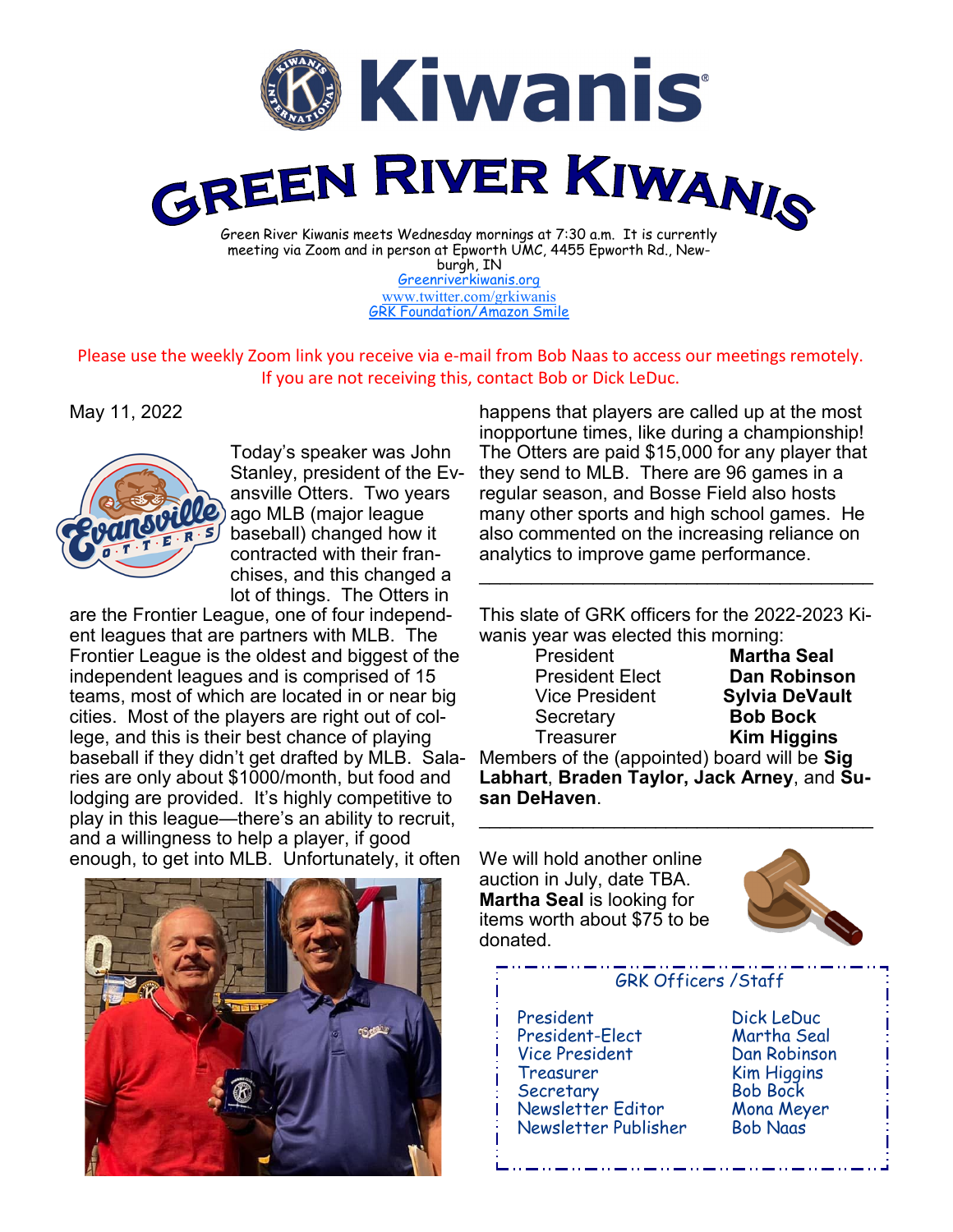Upcoming events: May 25: **Dave Lerschall** June 2: golf outing at Cambridge to benefit Riley (we've raised \$35,000 for this cause over the years!) June 22: Guest Day

Dinner night out will be on May 26, at the Deerhead at 222 E Columbia St, at 6:00. THIS IS A CHANGE, SO MAKE SURE YOU TURN UP AT THE RIGHT PLACE!

 $\mathcal{L}_\text{max}$  , and the set of the set of the set of the set of the set of the set of the set of the set of the set of the set of the set of the set of the set of the set of the set of the set of the set of the set of the



The dinner night on July 7 will be at the Evansville Otters game. Tickets are \$25, payable when you sign up. Seating will be behind the third base line.

 $\mathcal{L}_\text{max}$  , and the set of the set of the set of the set of the set of the set of the set of the set of the set of the set of the set of the set of the set of the set of the set of the set of the set of the set of the

New Harmony Kiwanis club is now meeting again, the second and fourth Thursdays at 6:00 at the American Legion. Meals are \$10, but you must let them know you are coming ahead of time. Visiting this club is a must if you want your team to get points for visiting all Kiwanis clubs.

Thoughts of the week, courtesy of **Dan Robinson** (I think, he had his head down, so my apologies if I'm wrong!!):

\_\_\_\_\_\_\_\_\_\_\_\_\_\_\_\_\_\_\_\_\_\_\_\_\_\_\_\_\_\_\_\_\_\_\_\_\_\_

**I DON'T WANT TO PLAY GOLF. WHEN I HIT A BALL. I WANT SOMEONE ELSE TO GO CHASE IT.** 

QUOTEHD.COM

**Rogers Hornsby American Athlete**